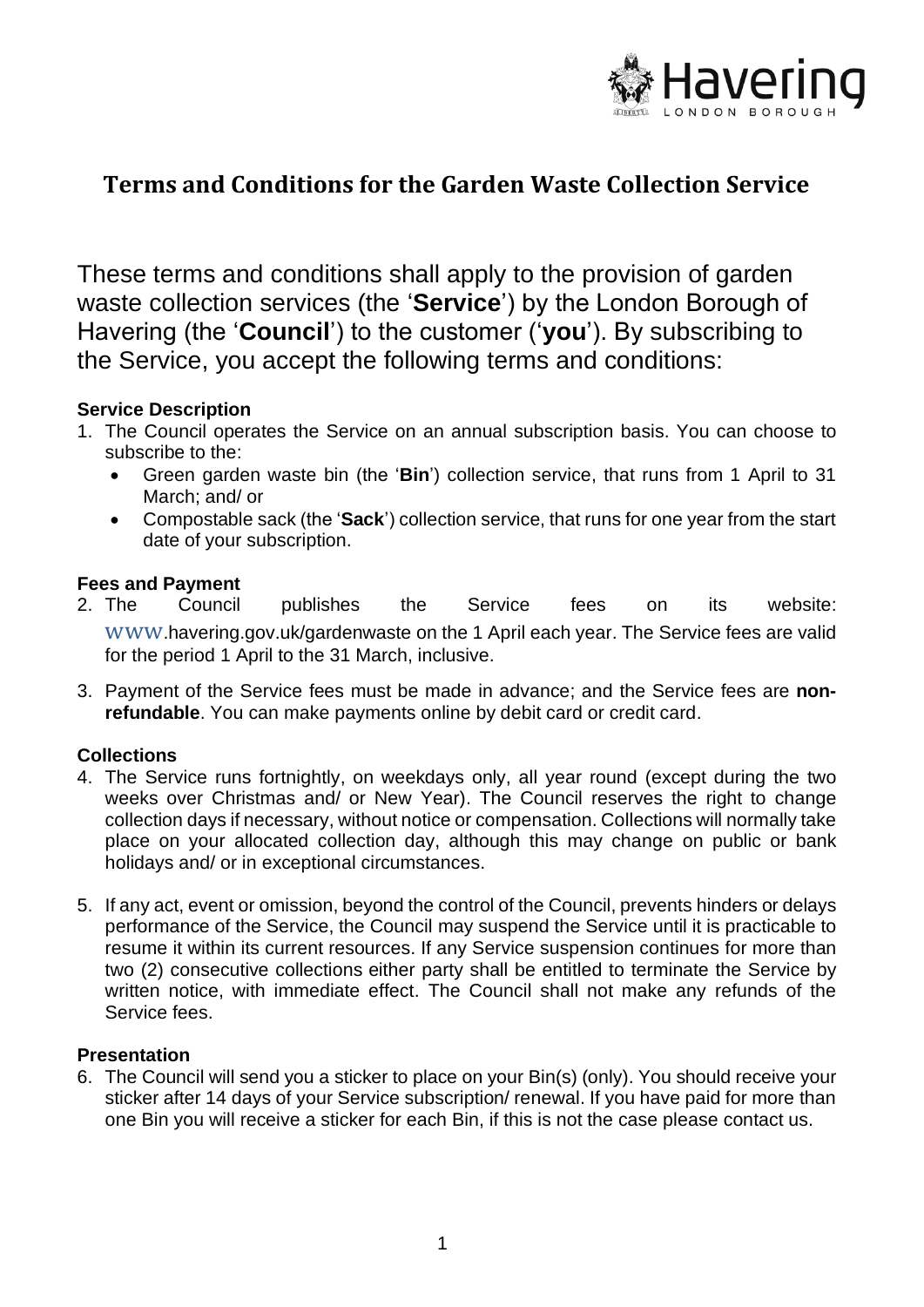

- 7. The sticker must be prominently displayed on your Bin(s), as explained in your welcome pack; if the sticker is not visible to our collection crew on your collection day your Bin(s) **will not** be collected and the collection crew will not return until the next scheduled collection day.
- 8. All Bins and/ or Sacks must be clearly visible, easily accessible and presented at the boundary of your property (and the pavement) by 7.00am on your allocated collection day. If your Bin and/ or Sack is not presented as described here, it may not be collected and the collection crew will not return until the next scheduled collection day.
- 9. Bins/ Sacks that are overflowing or overweight will not be collected. For safety reasons, the Bin lid(s) must be closed and the Sack(s) tied closed when presented for collection.

#### **Missed Collections**

10.Missed collections must be reported to the Council by 1:30pm of the next working day after your scheduled collection day. The Council reserve the right not to return if a missed collection is reported after this period, or if your Bin and/ or Sack was not presented as set out in these terms and conditions. Missed Friday collections may be collected on a Saturday, if practicable.

#### **Assisted Collections**

11.An assisted collection service is available for customers who are i) unable to physically present their Bins and/ or Sacks for collection at the property boundary, and ii) have no other person living at the same address that is able to move the Bins and/ or Sacks. You can apply for this service online at: [www.havering.gov.uk/assistedcollections](https://www.havering.gov.uk/assistedcollections) or in writing to: the London Borough of Havering, Environment Services, Town Hall Main Road, Romford RM1 3BB.

#### **Change of Address**

12.You **must** inform the Council of any change in address to enable the Council to:

- amend your application details to state your new address and to deliver the Service to this address, (if you remain in an eligible property/ boundary within the London Borough of Havering); or
- cancel the Service if you will no longer be a resident. If you move to a property outside of the London Borough of Havering you will no longer be eligible to receive the Service and you must present the Bin(s) for removal.
- *13.*You can notify the Council of a **change of address** \* either online via www.havering.gov.uk/askenvironment or in writing to the London Borough of Havering, Environment Services, Town Hall Main Road, Romford RM1 3BB. *\*Kindly Note that residents are advised, when changing address within the Borough, to please*

*ensure to take their Garden Waste Bins with you to your new address.* 14.The Services apply to domestic properties only. Commercial properties and non-domestic activities are excluded from the Service provision.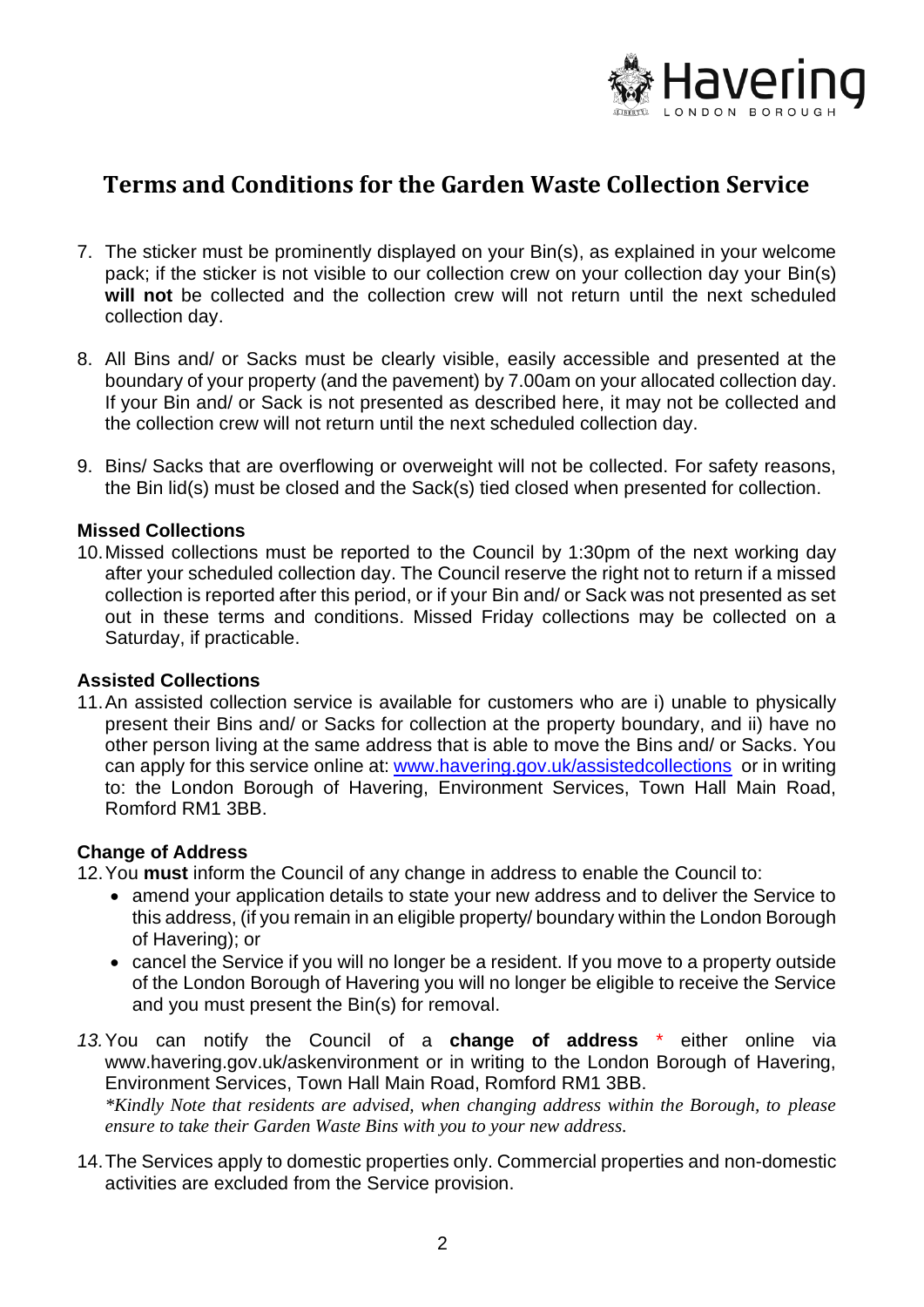

#### **Cancellation**

- 15.Before the Council begins to provide the Service, you may cancel your application within fourteen (14) calendar days of making payment. In this case, subject to clause 16, the Council will refund the payment made within fourteen (14) calendar days.
- 16.Once the Council has begun to provide the Service:
	- you may cancel the Service at any time by visiting the Council's website and cancelling the Service online. Please note you will not be refunded any of the amount paid at the time of your application.
	- the Council may cancel the Service by providing you with at least one (1) months' notice in writing.
- 17.The Council may cancel the Service at any time with immediate effect by giving written notice if you breach this contract in any other material way and do not correct the problem within seven (7) working days of the Council making its request for you to do so; or, in the circumstances arising under clause 5.

#### **General**

- 18.All Bins remain the property of the Council at all times. Any attempt to deliberately deprive the Council of the Bins will be viewed as an attempt to defraud the Council.
- 19.You shall keep the Bin(s) safe and secure. In the event of the Bin(s) being lost, stolen or damaged you may be required to pay a fee to the Council the cost of an equivalent replacement Bin and its delivery, unless the Council has damaged the Bin(s) during the collection. This fee will be subject to an annual review on the 1<sup>st</sup> April each year.
- 20.Where the Council has damaged the Bin(s) during the collection, you must inform the Council within two (2) working days to receive a repair or replacement Bin free of charge.
- 21.Only Bins and/ or Sacks supplied by the Council will be emptied, garden waste presented in anything else will not be collected.
- 22.There is no limit to the number of Bins that can be supplied per property for the Service. Each Bin will be charged at the full rate.
- 23.Sacks must be stored as recommended. Please keep Sacks dry and out of direct sunlight, please visit: [www.havering.gov.uk/compostablesacks](https://www.havering.gov.uk/compostablesacks) for further storage details. The Council accepts no responsibility for damaged Sacks that have been stored in a way other than as advised.
- 24.You can buy additional Sacks in rolls of 10 for your use during the Service provision.